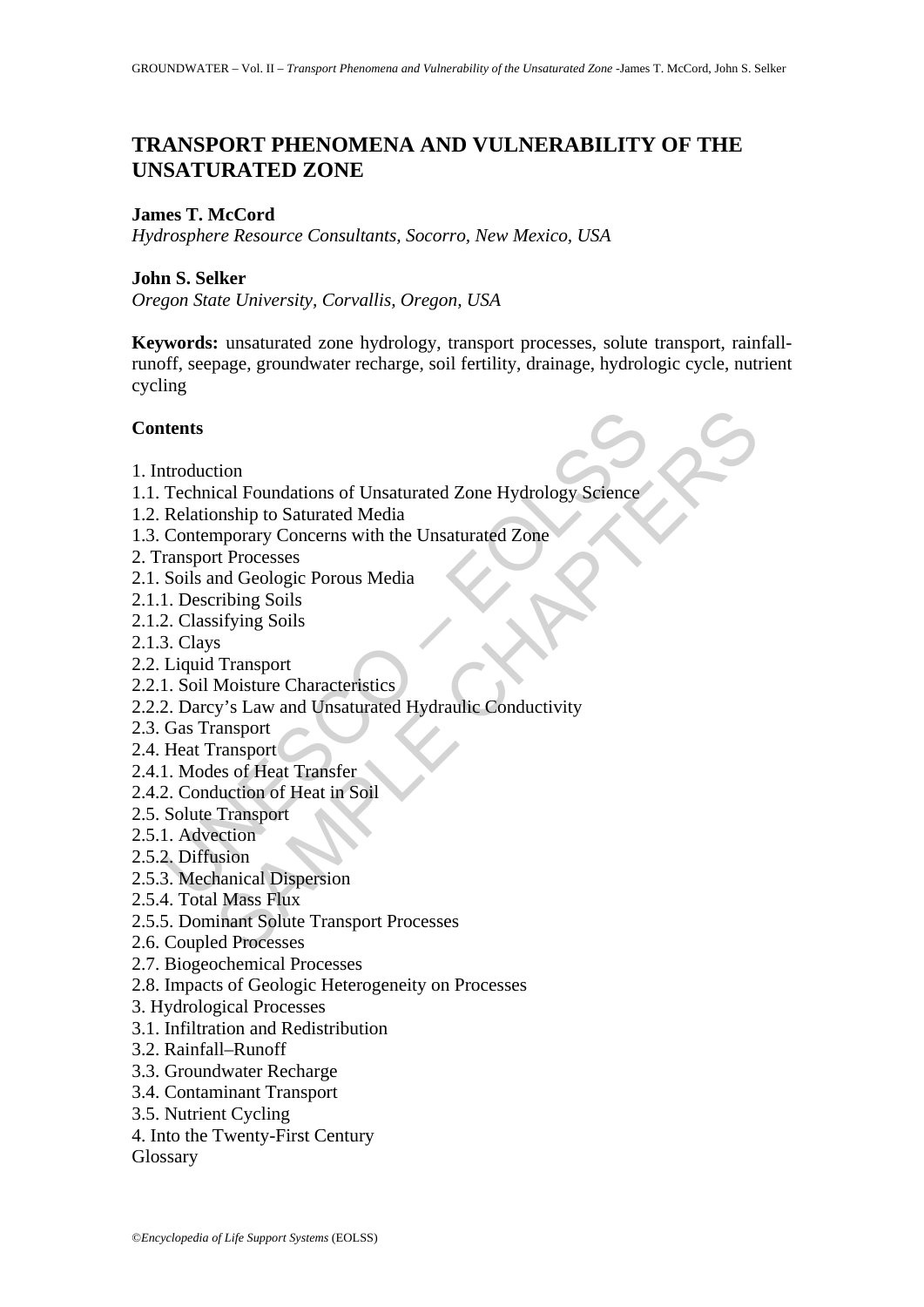Bibliography Biographical Sketches

#### **Summary**

This article provides a detailed overview of transport phenomena in the unsaturated geologic media above the regional groundwater table. We generally refer to this portion of the subsurface environment as "the unsaturated zone" or "the vadose zone." When considering these transport phenomena, we pay particular attention to how they relate to the vulnerability of the unsaturated zone to natural and anthropogenic perturbations. The reader will find that the transport phenomena identified and discussed are actually relevant to many if not all of the topics and technical articles compiled for the Groundwater theme area of the EOLSS. In fact, such connections are implicitly woven into the organization of the EOLSS Groundwater theme. Following this topic-level summary a number of technical areas related to this topic are considered in detail by experts in these fields, including:

- **physical properties of solid and fluid matrices**
- saturation-capillary pressure relationships
- water and solute transport in the vadose zone
- biodegradation in the vadose zone
- **PEDIES 2** processes causing attenuation in the unsaturated and saturated zone
- **EXECUTE:** 1 groundwater vulnerability in different climatic zones
- **•** organic compounds in the vadose zone
- heavy metals and radioactive nuclides in the unsaturated and saturated zone
- **modeling flow and transport in the unsaturated zone.**

The organization of the EOLSS Groundwater theme. Followind the consents in these fields, including:<br> **EVALUAT:** The servest in these fields, including:<br> **EVALUAT:** The staturation-capillary pressure relationships<br> **EVALUAT** expansive of the EOLSS Groundwater theme. Following this topic-<br>reganization of the EOLSS Groundwater theme. Following this topic-<br>a number of technical areas related to this topic are considered in detail<br>these fields, in In this article, each of these technical areas is alluded to within the broader context of their relationship to their roles in the hydrologic processes that affect the earth's natural life-support systems. Those hydrologic processes include: infiltration and redistribution, rainfall–runoff relationships, seepage and drainage, groundwater recharge, nutrient cycling, and groundwater contamination. This article concludes with reflections on ways to protect the unsaturated zone so that it can continue to provide a vital role in the hydrologic cycle and nutrient cycling to help sustain healthy human and nonhuman communities.

# **1. Introduction**

The vadose zone refers to the geologic media above the water table of the shallowest year-round aquifer. At the water table, the water is at atmospheric pressure (zero gage pressure); therefore in the vadose zone the pressure of water is typically less than zero (it is under tension, or suction). The term vadose zone has not been strictly defined, and some people use it to refer to the "unsaturated zone" above an aquifer. This differs from our definition by excluding the capillary fringe, which is typically saturated but above the water table, as well as regions that are only seasonally saturated or localized perched water tables atop low permeability layers. In this article, we interchangeably use "the unsaturated zone" and "the vadose zone."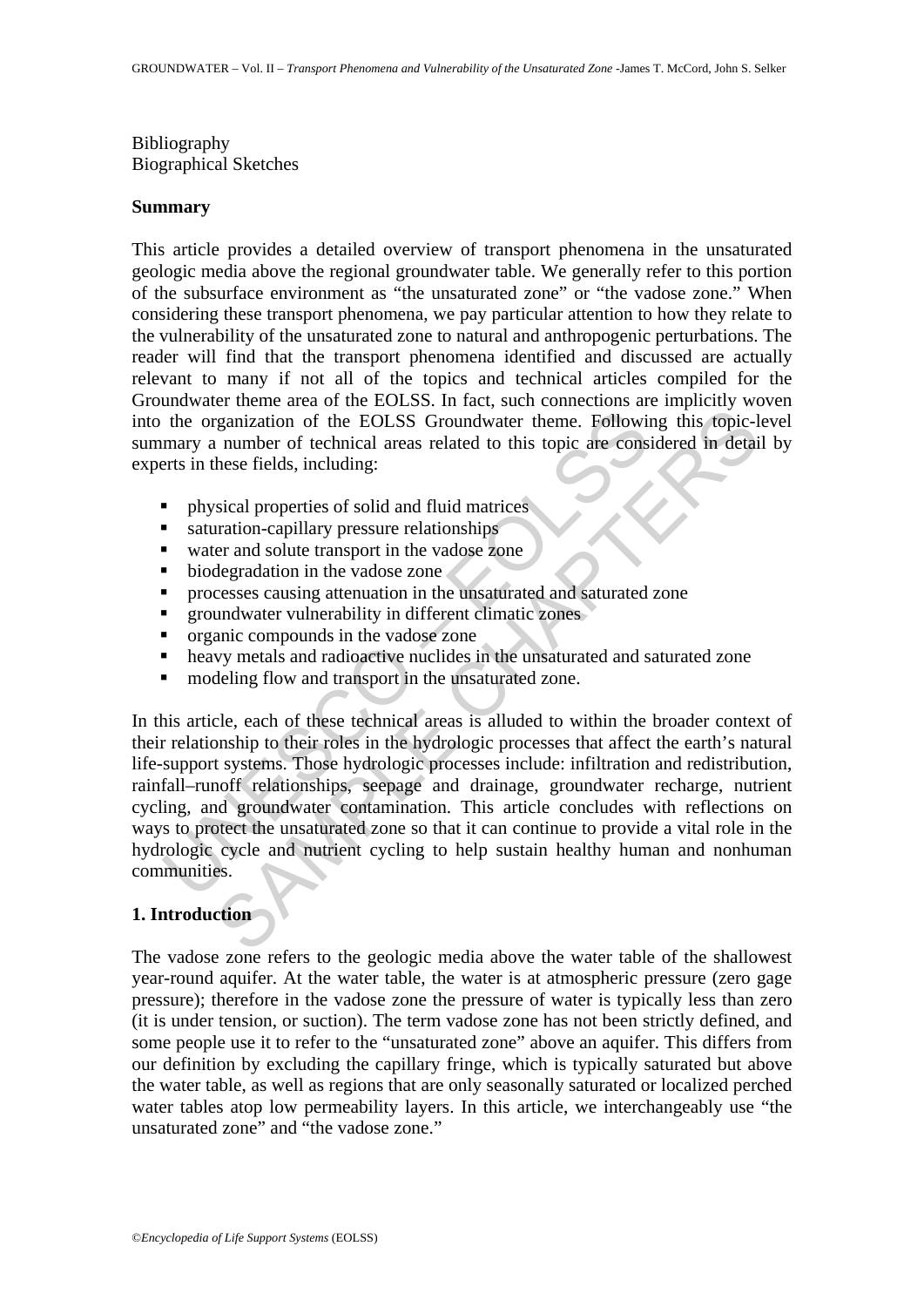The thickness of the vadose zone ranges from zero (for example, in swamps and wetlands) to up to hundreds of meters (for example, the US desert south-west). In general, thickness greater than 5 m indicates that either there is drainage in the area (for instance, gully, escarpment, valley, or canyon) or that people have been pumping groundwater. Without the help of plant roots, water cannot evaporate from depths greater than a few meters below the soil surface, leaving vast supplies of groundwater under many areas that have been deserts for millennia (for example, central Somalia, where the water table can be reached easily with hand-dug wells).

The importance of the unsaturated zone to human existence cannot be overstated. The vast majority of plants depend on the nutrients and water stored in the vadose zone; almost all of the available groundwater (which accounts for more than half of all potable water) is generated by percolation through the vadose zone. The vadose zone is composed of highly reactive compounds (clays, organic acids, oxygen, and water), which serve to purify water passing through and provide nutrients for plants that root in it.

The study of processes in the vadose zone is included in many disciplines, most notably soil science and geology. It is also of significant interest to a wide range of professions, including civil, petroleum, and geotechnical engineering, forest science and engineering, and microbiology. It is, therefore, evident that no single text can adequately treat this topic in complete detail. In the EOLSS we focus on the fundamental physical and chemical properties of the vadose zone and attempt to provide a quantitative framework for understanding the basic processes. Any of the topics covered here can be explored in greater depth by availing oneself of texts from an appropriate related discipline. There are several quality textbooks related to this topic (see the Bibliography).

posed of highly reactive compounds (clays, organic acids, ox<br>posed of highly reactive compounds (clays, organic acids, ox<br>ch serve to purify water passing through and provide nutrients for<br>study of processes in the vadose of highly reactive compounds (clays, organic acids, oxygen, and was to purify water passing through and provide nutrients for plants that roof processes in the vadose zone is included in many disciplines, most not and geol If one had to identify a single common feature of hydrogeologic environments, including the unsaturated zone, it would be the heterogeneous nature of the materials. The vadose zone is typically composed of a structured weathered mineral surface soil overlying lithified geologic materials. Soil properties typically vary spatially in a lognormal fashion, with layering resulting from both sequential deposition and weathering, with varying mineralogy, structure, and chemistry. The complexity posed by such amalgams of materials presents great challenges to the prediction of transport processes. Although we primarily employ deterministic approaches to quantifying transport processes, the nature of the vadose zone lends itself to stochastic analysis methods. The underlying message is that when addressing problems related to unsaturated zone hydrology, it is often more useful and reasonable to predict the range of possible outcomes rather than a single, unlikely value.

## **1.1. Technical Foundations of Unsaturated Zone Hydrology Science**

It is worthwhile to understand the historical context of the study of unsaturated flow and transport, as it is quite a young field of study with some areas still early in their conceptual development. Here, we will provide a cursory overview of the development of this field.

Quantitative understanding of the movement of water below the soil surface was established by the work of Darcy, who in 1856 published his landmark study of the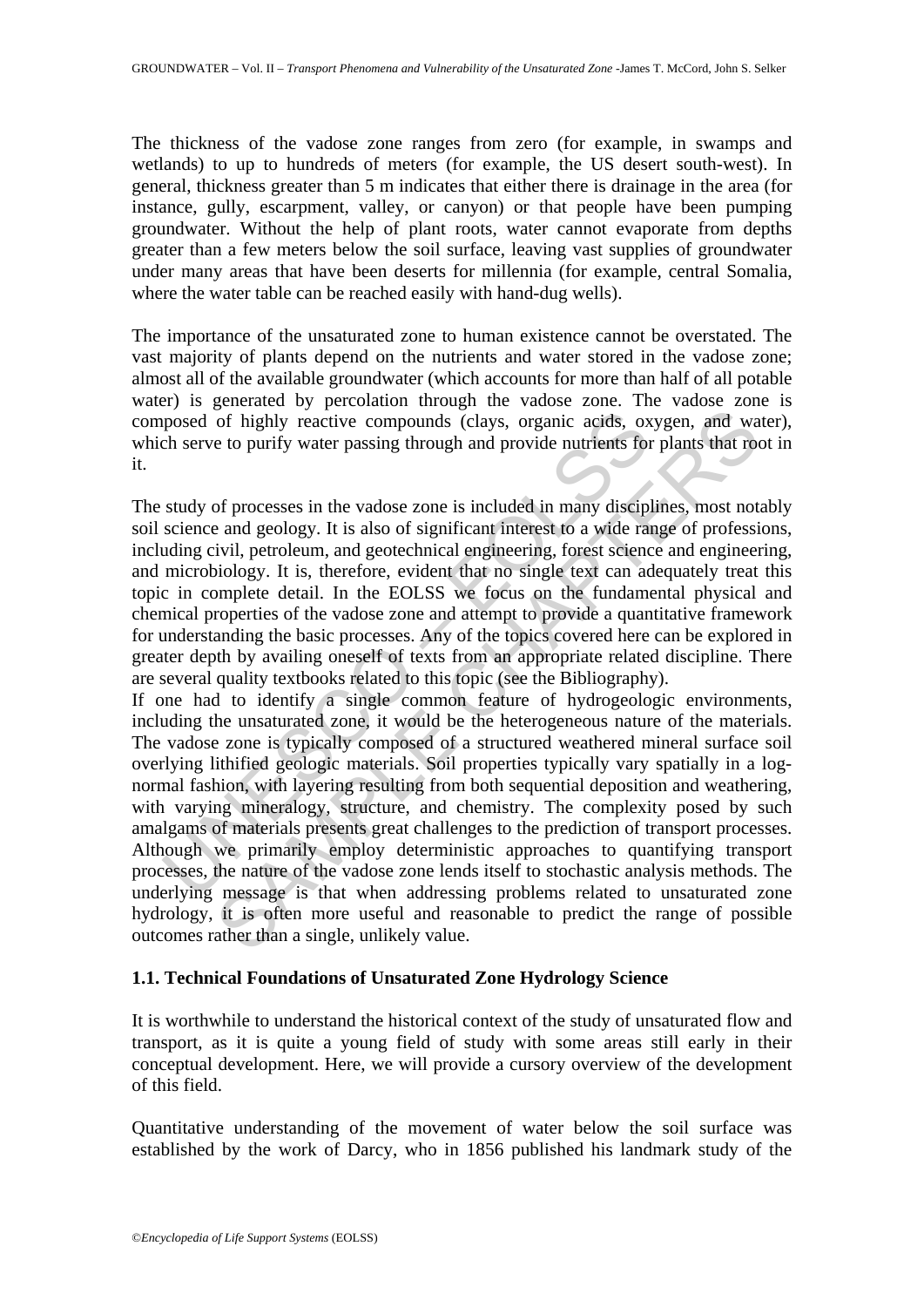hydraulic properties of porous media. Darcy introduced the concept of potential flow, whereby water was observed to move in direct proportion to the gradient of potential energy, as well as the permeability of the media. Darcy obtained the governing equation for saturated water flow through porous media, which provides the basis for much of the transport analysis presented in the Groundwater theme materials of the EOLSS.

In the mid-1870s Bousinesq extended Darcy's law to include the possibility that water might drain and fill media, and widened Darcy's law to include problems where there was a "free water surface" (that is, the aquifer was not confined between impermeable boundaries). Bousinesq provided several very useful solutions to this equation of interest to designers of irrigation ditches, as well as to farmers who wish to drain their fields. Unlike Darcy's equation, which is linear in all parameters, the Bousinesq equation is strongly nonlinear. Solutions are far harder to come by, and it continues to provide fertile ground for research in mathematical hydrology to this day.

In 1899, Slichter published his *Theoretical Investigation of the Motion of Groundwater*, which provided the first encyclopedic source of solutions to Darcy's governing equation. Aside from providing a rigorous conceptual basis for Darcy's findings, Slichter generated exact solutions for the flow and pressure fields around pumped wells, and other useful boundary conditions for problems of groundwater supply.

vide fertile ground for research in mathematical hydrology to this<br>899, Slichter published his *Theoretical Investigation of the Motio*<br>th provided the first encyclopedic source of solutions to Darcy's<br>ele from providing a tile ground for research in mathematical hydrology to this day.<br>
tichter published his *Theoretical Investigation of the Motion of Groundwided* the first encyclopedic source of solutions to Darcy's governing equal n provid Until the end of the nineteenth century, the study of flow through porous media considered only the case of flow through saturated media. In 1907, Buckingham extended Darcy's law to flow in unsaturated systems. Buckingham proposed that the same governing equation could be applied, but that the conductivity term must be made a function of the degree of saturation of the media and the term for hydraulic potential must be expanded to include capillary-induced pressures which are less than zero. When applied to the unsaturated zone, the governing equation is often referred to as the Buckingham–Darcy equation to credit this contribution.

The next major contribution came in 1911 from Australian pair Green and Ampt who decided to attack the key problem of how quickly water infiltrates into soil. They modeled the soil as a collection of capillary tubes that fill in parallel, considering only infiltration that started from dry conditions and filled to saturation. Their approach is so powerful and accurate that it remains the most widely used alternative to the full rigor of the true governing equation for these problems, with new applications of this approach still being published today.

In the early 1920s, researchers in Gardner's laboratory developed the tensiometer, which allows direct measurement of the negative capillary pressures in soils via a porous ceramic cup. L.A. Richards extended this idea in the development of the tension plate, which allows laboratory measurement of the moisture content as a function of capillary pressure as well as establishing controlled unsaturated flow experiments. In 1931, Richards combine the Darcy–Buckingham unsaturated flux law with mass balance principles to derive the governing equation for unsaturated flow, which came to be known as the Richards equation.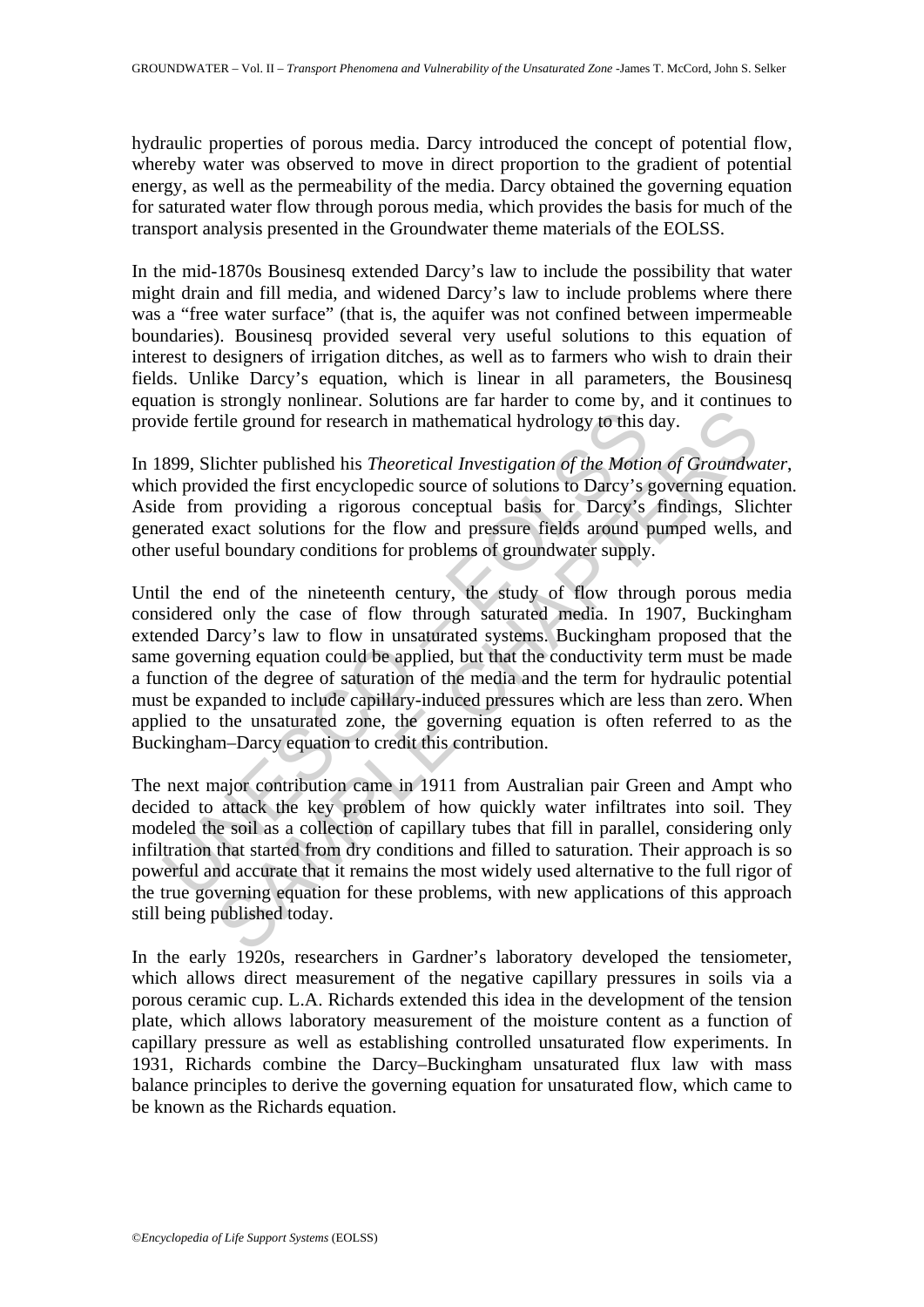In 1930, Haines pointed out that unsaturated porous media could have a variety of moisture contents at a given capillary pressure depending on the history of wetting. This process is known as hysteresis. Haines remarked that even in an idealized media the advancement (or retreat) of fluid into porous media was a highly nonlinear process, proceeding in a sequence of "jumps" as the fluid proceeds (or recedes) from pore to pore. Although still frequently ignored in practice, accounting for hysteretic behavior is often essential to understanding unsaturated flow processes.

Solutions to the Richards equation have been slow in arriving for a variety of reasons. First, the equation includes terms for pressure and moisture content, which are clearly interrelated. Although Buckingham in 1907 had introduced the soil–water diffusivity, which allowed the writing of the Richards equation in terms of moisture content alone, only in 1956 was this method exploited by Bruce and Klute to estimate soil water diffusivity from laboratory infiltration experiments. When cast in terms of moisture content only, the Richards equation takes the form of a diffusion equation, which is more conducive to solution than the pressure-based formulation. Since that time, a number of additional analytical solutions have been presented, although the strong nonlinearity of the equation has limited these to quite specialized boundary and initial conditions, and highly constrained descriptions of the soil moisture retention curve. The advent of the high-speed computer has at last allowed us to make wide use of Richards' important result through implementation of numerical solutions. Technical Article *Modeling Flow and Transport in the Unsaturated Zone of* the EOLSS provides an introduction to numerical methods for solving the Richards equation.

usivity from laboratory infiltration experiments. When cast in<br>tent only, the Richards equation takes the form of a diffusion<br>e conducive to solution than the pressure-based formulation.<br>there of additional analytical solu from laboratory infiltration experiments. When cast in terms of mois<br>ly, the Richards equation takes the form of a diffusion equation, which<br>ucive to solution than the pressure-based formulation. Since that time<br>is additi Since the 1950s, research in the area of unsaturated transport processes has grown dramatically, making a concise comprehensive summary for this later period more difficult. A few key contributions, however, deserve special note. For decades, a topic of focus for unsaturated zone science has been the search for a simple method to determine the permeability of material as a function of degree of saturation without having to actually measure this directly (which is very difficult). Among the first efforts were Slichter in 1899, and later work by Kozeny (in 1927) and Carmen (in 1937) who provided theories for the permeability of saturated materials based on their particle size distribution. These results were then extended to unsaturated media in a series of significant contributions through the 1950s, and later by Mualem in 1976. These papers provide models that predict the permeability as a function of fluid content, which can be fitted parametrically through the fluid content versus pressure relationship. This "trick" has been extended in recent years by inserting a parameterized form of the water retention function into the results of Burdine and Mualem to generate a very simply parameterized set of relationships for water retention and permeability.

In 1956, Miller and Miller presented a generally applicable framework for understanding the relationship of the grain size of porous media to all of the capillary properties, now known as the Miller scaling theory. In 1962, Poulovassilis introduced the concept of the independent domain model of hysteresis to describe fluid retention in natural porous media. This made it possible to include quantitatively the observations of Haines (from three decades earlier!) in flow modeling. Another three decades later, these ideas at last began to be included in numerical models of vadose flow.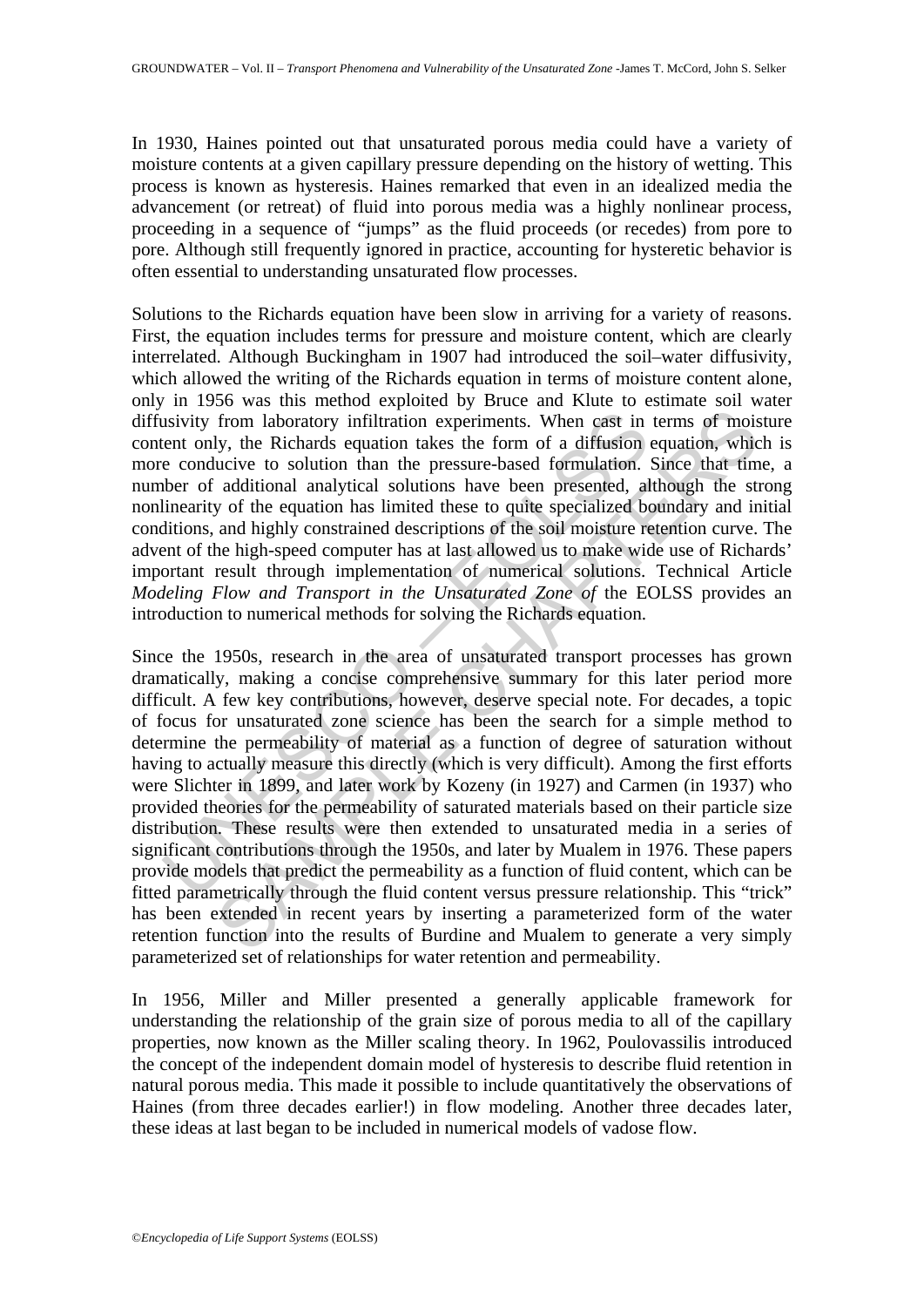The 1970s began a period of coming to grips with the limitations of many of the assumptions that had been adopted in order to obtain solutions to the governing equations of flow. In 1973 Nielsen, Biggar, and Erh were the first to document quantitatively the magnitude and importance of heterogeneity at the field scale in vadose materials. They showed that properties were not only variable, but varied in a lognormal fashion, such that the mean value of a property was of relatively little use in predicting the range of values that would be observed. Contemporaneously, other researchers were showing that infiltration in homogeneous and layered soils was far more complex than earlier thought. They experimentally demonstrated that advancing wetting fronts could be hydrodynamically unstable, breaking into vertical fingers of flow rather than advancing uniformly as assumed until this time. These developments were quickly followed by the observation of the importance of "macropores" (the few very largest apertures in a media) in the rapid movement of water and contaminants. Phenomena, such as macropore and finger flow, which give rise to rapid advance of solutes, are referred to generically as preferential flow. Each of these areas of research remains very active to this time, with literally hundreds of publications in the literature related to the effect of heterogeneity on transport, unstable wetting processes, and preferential flow.

nomena, such as macropore and finger flow, which give rise to<br>tes, are referred to generically as preferential flow. Each of these<br>ains very active to this time, with literally hundreds of publicatic<br>ted to the effect of h a, such as macropore and finger flow, which give rise to rapid advance referred to generically as preferential flow. Each of these areas of reserve to this time, with literally hundreds of publications in the literation of Finally, in 1985 the work of Yeh, Gelhar, and Gutjahr employed a spectral stochastic approach (developed by Gelhar and his colleagues in the late 1970s and early 1980s) to the meld, together geostatistical descriptions of geologic heterogeneity with the Richards equation for unsaturated flow. Using this approach, Yeh, Gelhar, and Gutjahr derived formulae for the head variance, the moisture content variance, and the expected effective unsaturated hydraulic conductivity for flow through heterogeneous media. These equations provided new insights into what types of state-variable variability one might expect to see at a field site in response to observed media variability. They also showed that the effective hydraulic conductivity tensor should exhibit an anisotropy that varies with the degree of saturation, consistent with numerous field observations before and since that time. The work of Yeh and colleagues provided the foundation for physically based stochastic unsaturated flow and transport, which has been the subject of literally scores of publications since the early 1980s.

# **1.2. Relationship to Saturated Media**

Much of the theory and conceptual framework for understanding processes in the vadose zone has its origins in the study of flow in saturated systems. For instance, the geologic media are similar, and Darcy's potential flow law holds for both saturated and unsaturated conditions. While the great similarity has been very useful, it is also the source of many errors resulting from using groundwater-hydraulics intuition to explain or predict processes in the vadose zone.

The distinctions between processes in saturated and unsaturated media are most pronounced in three areas:

 Capillarity, which gives rise to situations where flow occurs in isolated regions (for example, fingered flow) and where flow will not cross between zones of differing texture (for example, the capillary barrier effect). This also leads to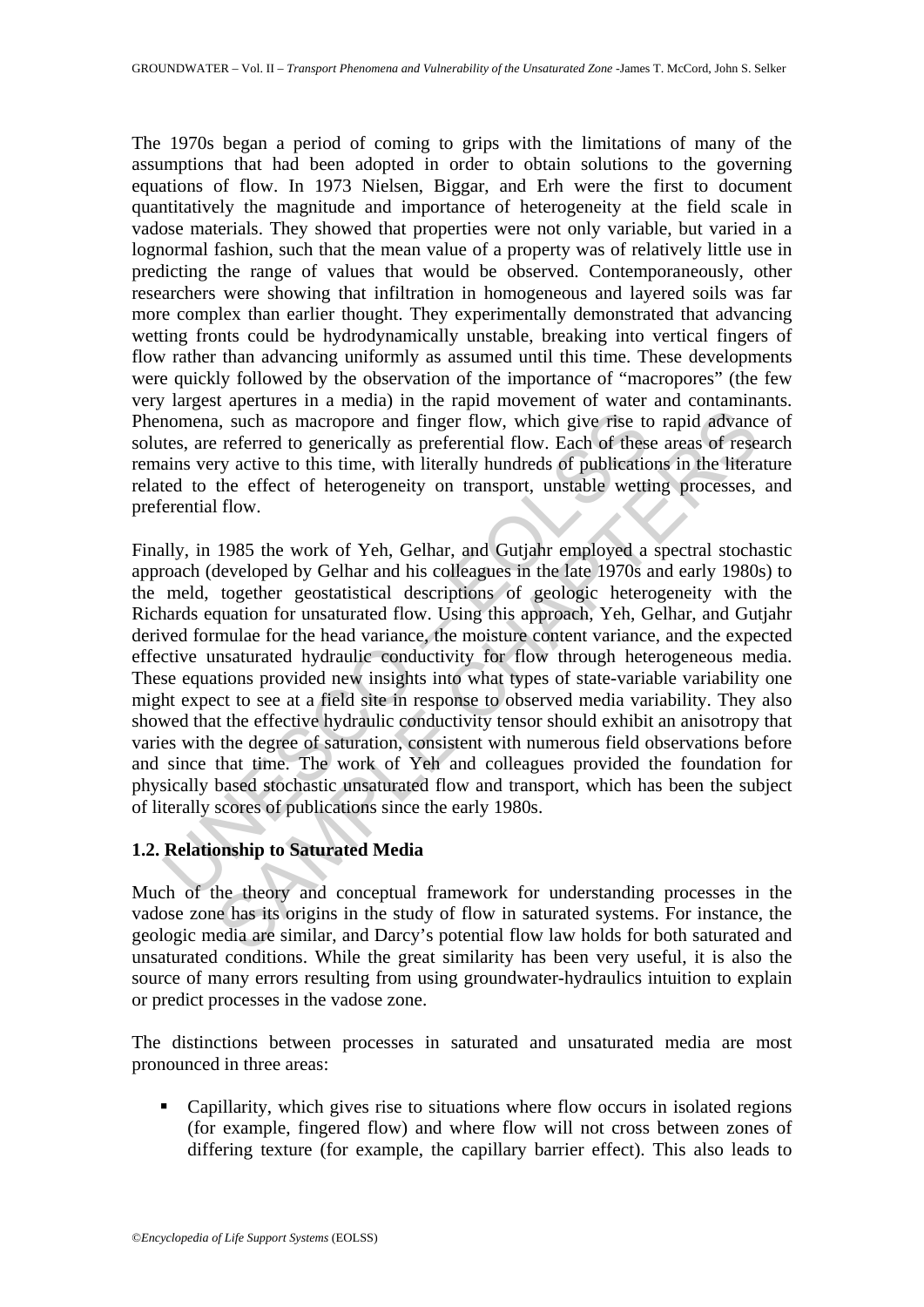situations in which silt may be more "permeable" than coarse sand under unsaturated conditions.

- **Partially saturated conditions extend the heterogeneity of hydraulic properties** from the spatial domain, as observed in saturated media, into the temporal domain, with transport properties being direct functions of the presence of the transported fluid.
- There is the tremendous biochemical activity of a region that has quasicontinuous gas phase present. Transport via diffusion is two orders of magnitude faster in gas than liquid, and there is a generous supply of oxygen, which can support an abundance of microbial life.

These distinctions dictate that one must be very careful in applying principles developed for application to saturated conditions to the vadose zone.

# **1.3. Contemporary Concerns with the Unsaturated Zone**

11<br>Contemporary Concerns with the Unsaturated Zone<br>constall research related to vadose zone transport carried out<br>city related to agricultural applications. However, in the last ty<br>elited the carrier denotes and the produc mporary Concerns with the Unsaturated Zone<br>mporary Concerns with the Unsaturated Zone<br>research related to vadose zone transport carried out prior to 1980<br>lated to agricultural applications. However, in the last two decade Almost all research related to vadose zone transport carried out prior to 1980 was directly related to agricultural applications. However, in the last two decades of the twentieth century, a much broader range of disciplines became interested in the unsaturated zone. Within the agricultural sector, the ever-increasing population pressures on freshwater supplies and water conservation have driven a more careful analysis of crop water requirements and salinity management. The ability to reliably project nutrient/solute storage and transport are critical to maintaining aquifer quality for agricultural and waste-disposal applications. The increasing awareness of global warming has pointed to the critical role of soil water in the atmospheric energy budget. A major area of activity in vadose zone research has been directed to the understanding of the migration and remediation of non-aqueous-phase liquids (NAPLs), which have been introduced to the subsurface via leaking underground storage tanks and other unmonitored releases. The study of NAPLs has led to greater awareness of the similarity of the problems addressed by petroleum reservoir engineers and those working on problems related to the unsaturated zone.

To illustrate a typical problem that might arise in the context of industrial contamination, consider this example. Suppose that a large volume of some nasty NAPL is spilled on the soil over an aquifer that has a depth of 10 m. How much of the NAPL makes it to the aquifer? How long does it take? How much will stay in the material above the aquifer after a month? A year? During these periods, how much will be transformed to other chemicals?

A typical agricultural application might focus on design and operation of a drip irrigation system for a particular crop. Given the soil properties, the crop water needs, depths to the water table and drainage conditions, and the irrigation water quality, what is the optimal irrigation rate? How frequently, if ever, do you need to apply higher rates to flush accumulated salts? What should be the emitter spacing?

The only way to prepare for the wide range of possible vadose zone problems is to understand the basic processes of infiltration into, flow through, and geochemical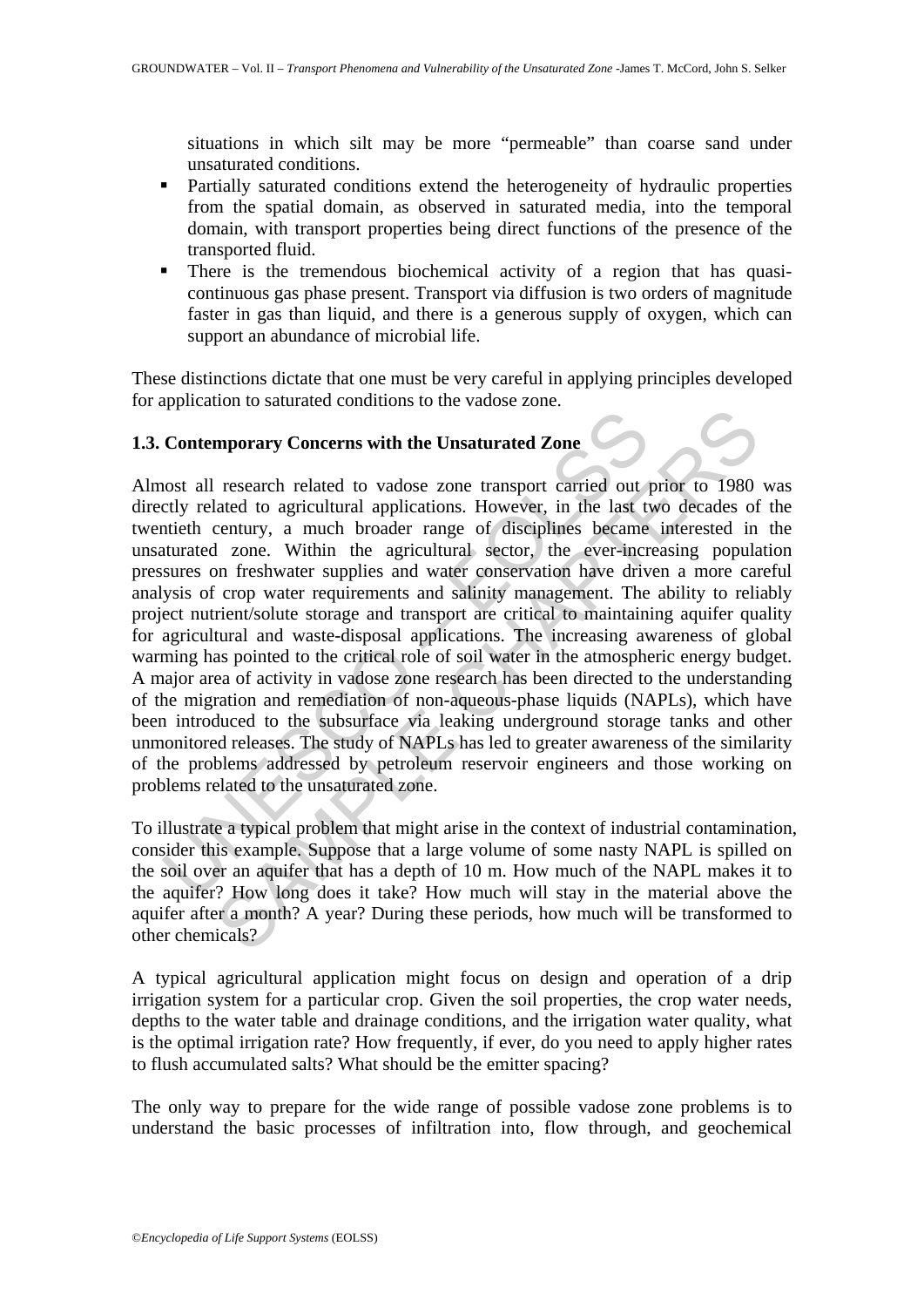reactions in, unsaturated porous media. With this basis you should be able to reason your way through many of the complexities of the real world vadose zone.

#### **2. Transport Processes**

To fully appreciate how the unsaturated zone behaves as a distinct component of the Earth's life-support systems, one needs to develop an understanding of the transport processes that mediate the flow of materials (dissolved solids, liquids, and gases) and energy through the geologic media that comprise it. The operative processes to consider include:

- liquid (principally water) transport,
- **gas transport,**
- heat transport, and
- solute transport, in which solid, liquid, or gaseous compounds are transported through the unsaturated zone when dissolved as solutes.

TRESCORT THE AT **PACESS ALL THE AT PACES** OF THIS CH Example the unstandant manner of the same of the same of the same and the transport, and the unstaturated zone when dissolved as solutes.<br>
Sample the unstantated zone when dissolved as solutes.<br>
Sample processes as may be After discussing each process independently, we consider the potential for coupling any or all of the processes as may be required depending on the unsaturated zone situation. The depth of coverage in this topic-level manuscript is quite shallow; more detailed treatments can be found in EOLSS technical articles *Physical Properties of Solid and Fluid Matrices*; *Volumetric Water Content–Matric Potential Relationships*; *Water and Solute Transport in the Vadose Zone*; *Biodegradation in the Vadose Zone*; and *Processes Causing Attenuation in the Unsaturated and Saturated Zone*.

Following a summary of each of these transport processes, we present a brief overview of biogeochemical and geologic heterogeneity issues that can affect transport. However, before the overview, it is germane to briefly consider the properties of soils and geologic media.



#### **Bibliography**

- - -

Allison G.B., Gee G.W., and Tyler S.W. (1994). Vadose-zone techniques for estimating groundwater recharge in arid and semiarid regions. *Soil Science Society. of America Journal* **58**, 6–14. [A review paper that describes the 1994 state-of-the-art in quantifying groundwater recharge through the vadose zone.]

Gardner W.R. (1958). Some steady-state solutions to the unsaturated flow equation with application to evaporation from a water table. *Soil Science* **85**, 228–232. [A seminal work illustrating approaches to analyze unsaturated flow in soils.]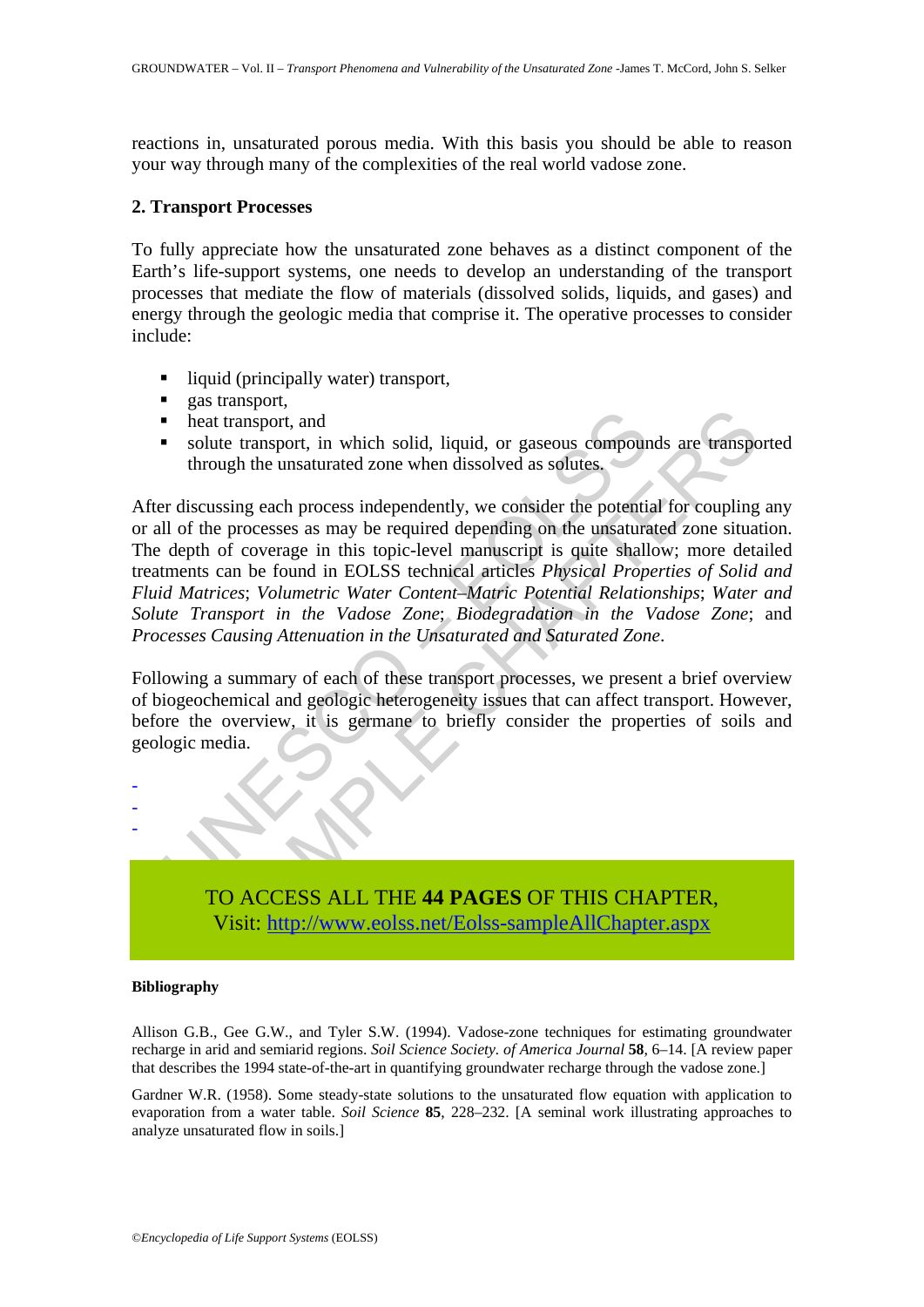Gee G.W. and Hillel D. (1988). Groundwater recharge in arid regions: review and critique of estimation methods. *Journal of Hydrological Processes* **2**, 255–266. [A review paper that compares and contrasts approaches for characterizing groundwater recharge in arid environments, and deems environmental tracer approaches to generally yield the most reliable results.]

Green W.H., and Ampt G.A. (1911). Studies in soil physics, I: the flow of air and water through soils. *Journal of Agricultural Science* **4**, 1–24. [Seminal study which includes the development of the Green and Ampt infiltration model, which is still widely used today.]

Haines B.W. (1930). Studies in the physical properties of soil, 5: the hysteresis effect in capillary properties, and the modes of moisture distributions associated therewith, *Journal of Agricultural Science*  **20**, 97–116. [Important historic work that noted and described in detail the hysteretic nature in soil capillarity properties.]

Hillel D. (1980a,b). a. *Fundamentals of Soil Physics*, 431 pp. b. *Applications of Soil Physics*, 385 pp. New York: Academic Press. [Well-written textbooks on soil physics that strike a nice balance between mathematical rigor and thoughtful discussions related to practical considerations.]

Horton R.E. (1933). The role of infiltration in the hydrologic cycle. *Transactions of the American Geophysical Union* **14,** 446–460. [Seminal paper describing infiltration and presenting an approach to quantify expected infiltration rates into soils.]

Klemmes V. (1986). Dilettantism in hydrology: transition of destiny? *Water Resources Research* **22**(9), 177S–188S. [Broad review and philosophical paper on hydrologic science in a special *WRR* issue on Trends and Directions in Hydrology.]

on R.E. (1933). The role of infiltration in the hydrologic cycle. *Transact*<br>*hysical Union* 14, 446-460. [Seminal paper describing infiltration and prestify expected infiltration rates into soils.]<br>mes V. (1986). Diletta (1933). The role of infiltration in the hydrologic cycle. *Transactions of the Ame Union* 14, 446–460. [Seminal paper describing infiltration and presenting an approached infiltration rates into soils.]<br>
(1933). Dilettati McCord J.T., Wilson J.L. and Stephens D.B. (1991). The importance of hysteresis and state-dependent anisotropy in modeling flow through variably saturated soils. *Water Resources Research* **27**(7), 1501– 1518. [An important study that provides a field test of the stochastic unsaturated flow theories that postulate a moisture dependence to the unsaturated hydraulic conductivity tensor.]

Miller E.E. and Miller R.D. (1956). Physical theory of capillary flow phenomena. *Journal of Applied Physics* **27**, 324–332. [Seminal work that described a framework for understanding the relationship of the grain size of porous media to all of the capillary properties, now known as the Miller scaling theory, which still enjoys useful application to this day.]

Mualem Y. (1976). A new model for predicting hydraulic conductivity of unsaturated porous media, *Water Resources Research* **15**, 513–522. [Seminal work that laid foundation for subsequent work for computing unsaturated hydraulic conductivity from soil moisture characteristic curves.]

Nielsen D., Biggar J. and Erh K. (1973). Spatial variability of field-measured soil-water properties. *Hilgardia* **42**, 215–259. [Among the first papers to explicitly characterize the spatial variability of field soils using geostatistical approaches.]

Philip J.R. (1969). Theory of Infiltration, *Advances in Hydroscience*, Vol. 5 (ed. V.T. Chow), pp. 215– 296. [Seminal review paper describing analytical approaches for solving Richards's equation for a variety of infiltration scenarios.]

Phillips F.M. (1994). Environmental tracers for water movement in desert soils of the American Southwest, *Soil Science Society of America Journal* **58**, 15–24. [Important paper that integrates results from numerous recharge studies across the southwestern US to develop a wholistic perspective of moisture flow and recharge in an arid region.]

Rubin J. (1967). Numerical method for analyzing hysteresis-affected. Post-infiltration redistribution of soil moisture. *Soil Science Society of America Proceedings* **31**, 614–619. [An important paper illustrating numerical solution to Richards's equation applied to study hysteresis-affected infiltration and redistribution problem.]

Selker J.S., Keller C.K., and McCord J.T. (1999). *Vadose Zone Processes,* 339 pp. New York: Lewis Publishers /CRC Press. [A recent textbook that focuses on providing a detailed theoretical understanding of flow, transport, and geochemical processes operating in the unsaturated zone, including a detailed review of the impacts of geologic heterogeneity on those processes.]

Slichter C.S. (1899). Theoretical investigation of the motion of ground waters. *Nineteenth Annual Report of the US Geological Survey, 1897–1898*, Washington, DC: US Geological Survey. [Historically